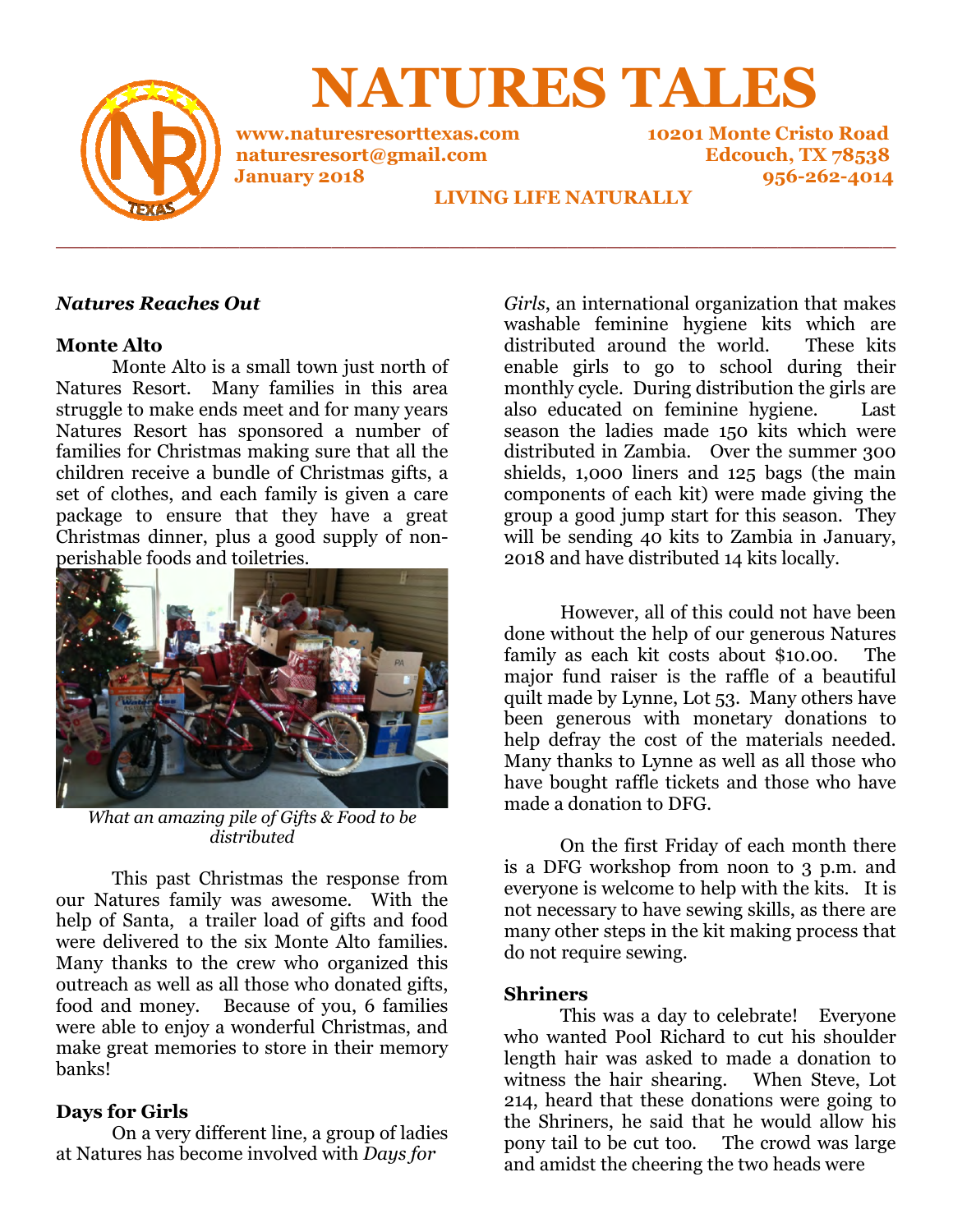shaved. Thank you Richard and Steve for sacrificing your hair so that the Shriners could receive the \$510 in donations! And thank you to all who made donations.

# *Tidbits from Speckles, Natures Proud Cat!*

 How busy we have been! And what fun we have been having! The weather has not been



very kind to us, but that has not stopped us from enjoying ourselves. Even when we had a little snow people made the most of it!



*It's Valerie's Fault! She had a sign that said "Let it Snow!"* 

- A dedicated group of people took time at the beginning of December to decorate the clubhouse for Christmas. Valerie also excelled with her decorating of the office. A big thank you to everyone who helped get us into the holiday spirit with the festive decorations.
- We have amazing talent at Natures, and were once again given the opportunity to purchase unique items from 11 crafters

at the Natures craft fair. Thanks to Jay & Lee for organizing this event.

- Once again the people here lost the giving spirit of Christmas and went crazy stealing each other's gifts at the gift exchange! I don't understand it, but they all seemed to be having fun. Thanks to Jan & Steve and their Elves for organizing this fun evening.
- Christmas is not Christmas without a parade. All Big Bill's creations were hauled out and riders were found for each one. Other people decorated their golf carts, themselves and/or their dogs and anything else that they could push or pull. Steve was up front with the music, and those not in the parade lined the streets. This has become a treasured tradition. Jim & Maryann were awarded first place for their decorated golf cart. Mark & Janice took first place for the best decorated lot. And, as always, Denis and Francine decorated the stop sign on the corner of their lot to coincide with the holidays.
- The Cheese & Wine party hosted by Tom & Kat on Christmas eve was a huge success. Lots of food, lots of games, lots of fun and good companionship!
- Christmas Dinner, always a special event at Natures, was very well organized by Andy & Kay and Nick & Phyllis and their helpers. As always, abundant food and good fellowship. Thanks to all who helped make this event such a success.

 Now we start a New Year! I hope that all my Natures family will have a happy, healthy and purrrrfect 2018. That's all from me!